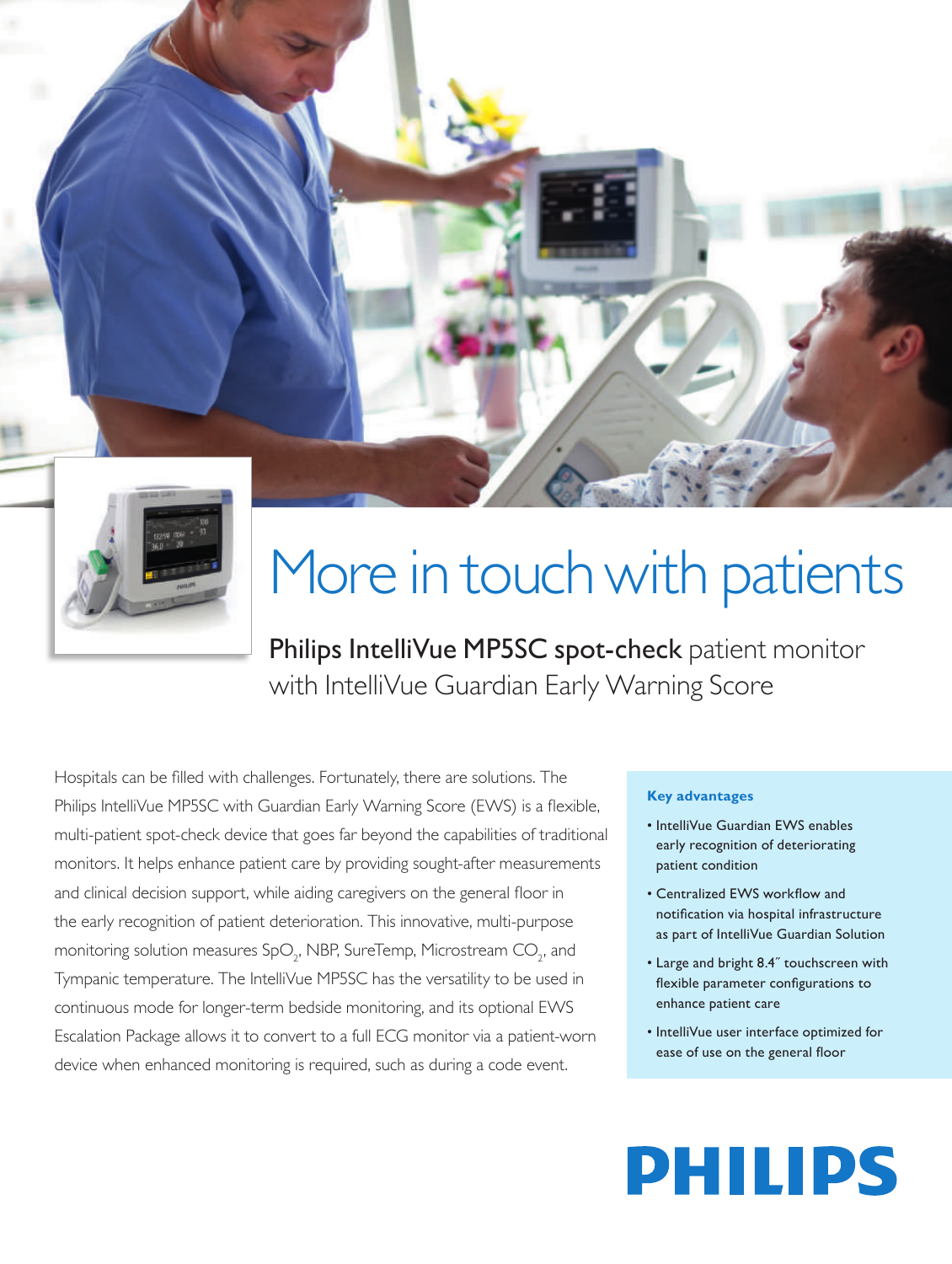## Go beyond traditional spot-check monitoring

The general floor is constantly evolving – sicker patients require close monitoring, and time constraints on nursing staffs are greater than ever. Based on the easy-to-use, industry-leading IntelliVue platform and offering many advantages not found with other solutions, the MP5SC is designed to help you enhance care on the general floor. The MP5SC goes far beyond traditional spot-check

monitoring by including proven IntelliVue measurements, innovative clinical decision support tools, and an intuitive user interface tailored specifically to spot-check environments. The MP5SC also helps caregivers on the general ward measure, evaluate, and document their patient's vital signs and EWS scores.

**Choice of SureTemp or Microstream CO<sub>2</sub>** 

**Choice of Tympanic temperature or with Microstream CO<sub>2</sub>** 

**Choice of Philips FAST**  or Nellcor OxiMax SpO<sub>2</sub> **technology**

**8.4˝ (21.3cm) touchscreen color SVGA display** with up to three waveforms for easy information input and intuitive onscreen navigation.

**The MP5SC uses the same accessories as the rest of the IntelliVue family**, standardizing training, ordering, and use throughout your facility.

**Lightweight, yet rugged exterior** (meets 7M3 standards for out-of-hospital transport).

**Barcode scanner support** for fast and accurate patient ID entry at the point of care.

**Up to four hours of battery operation** with standard lithium ion battery.<sup>1</sup>

**Communicates** with wired or wireless hospital LAN infrastructure.

**Standard IntelliVue Guardian EWS Clinical Decision Support** with optional IntelliVue Guardian EWS Escalation Package for patient-worn, device-based wireless ECG monitoring.

**Comfortable handle and bedrail mount** for easy transport.



RESP and  $SpO<sub>2</sub>$  measurements in use, NBP every 15 minutes).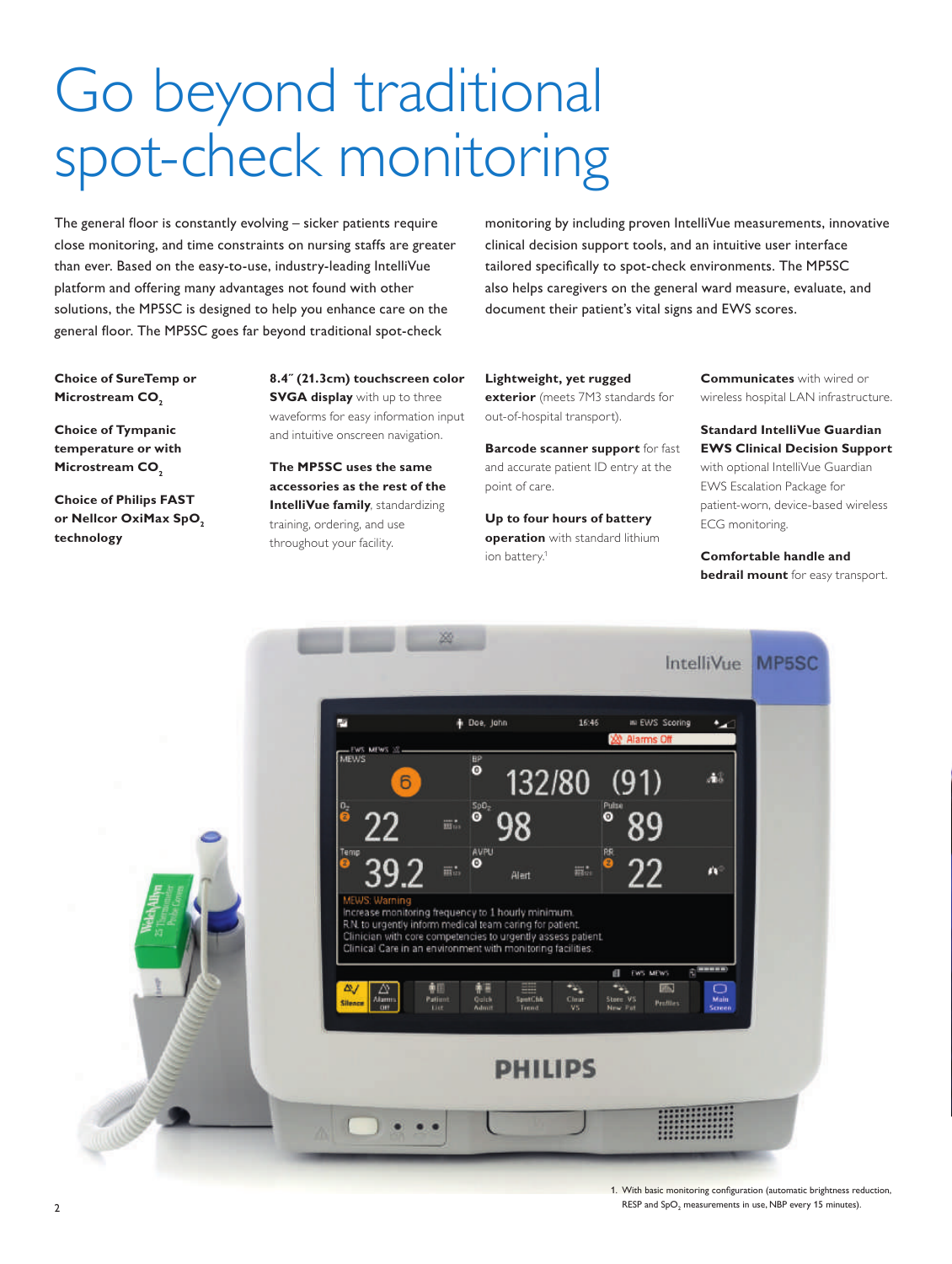"The MP5SC is a new generation monitor that presents data in a way that helps nurses and doctors at the bedside identify patients at risk. By calculating an Early Warning Score and providing pictorial clues to the need to respond, it transforms monitoring to a combination of detection and advice."

*Dr. Rinaldo Bellomo, MBBS, MD, FRACP* 

*PG Dip Echo Director of Intensive Care Research, Staff Specialist in Intensive Care Department of Intensive Care Austin Hospital, Heidelberg, Vic. 3084 Australia*



Exceptional IntelliVue measurement accuracy and trending capability.



Hospitals have the ability to take an existing escalation protocol and automate it in a spot-check monitor.



Centralized EWS workflow and notification via IntelliVue Guardian Solution.



Provides excellent measurements, superb ease of use, and innovative clinical decision support to improve workflow and patient care in a variety of care settings.



The MP5SC with IntelliVue Guardian EWS helps caregivers on the general floor take vital signs and quickly calculate Early Warning Scores.